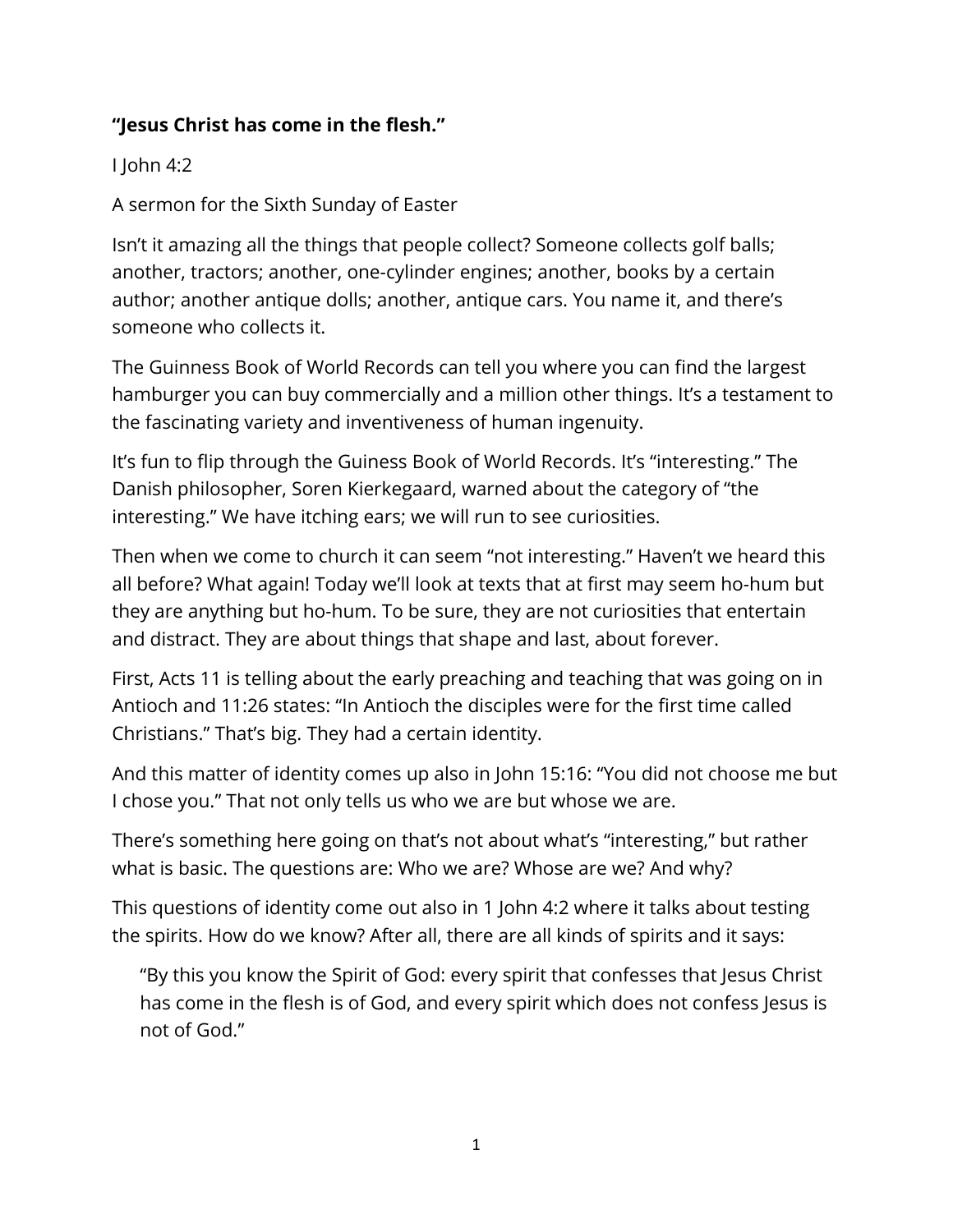What's so critical about this? Why is this the test? This small book called "The First Letter of John" is built like a fugue with theme and variations. There's a basic theme and then all kinds of things, variations on this theme, that spin off.

The theme is: "Jesus Christ came in the flesh." It's sounds like another "interesting thing." Or rather, not so interesting. Why is this important?

This confession has several parts to it. First, in Greek and Roman mythology there are all kinds of gods and goddesses who wandered out of Olympus, came to earth, did some things, and went back again. In Hindu mythology Krisna dies and rises again. It's all very interesting. Even in the Old Testament there are unusual events, for example in Genesis 18, these three angels came and that turns out to be the Lord himself appearing. Again and again in the Old Testament it says "the Lord spoke" or "he appeared."

But 1 John 4:2 states: "In the flesh." What is at stake here is that he truly became one of us. We wonder about that. Was he truly one of us? When he stubbed his toe, did it hurt? Or how could he say: "Who touched me?" If he was all-knowing, wouldn't he know? Or where it says he was tired and he slept. If he was all-powerful, how could he be tired? At the end at his crucifixion it says he was betrayed. How could that be if he knew what was in the hearts of everybody? Or a little later, he sweat blood and prayed: "My God, my God, why have you forsaken me?" But he was God and knew that in a few hours he would be resurrected.

At the Council of Chalcedon in 451 the church made the very basic decision that in terms of God being human and divine, Jesus is "unmixed and undivided." Do not go speculating about how. Otherwise you are caught by such questions as when God died on the cross, who ran the universe during the hours he was dead? Don't go there.

Nevertheless, the basic point is made: God came in the flesh, including dying. Why is that important? In 1 John 4:10 he became the sacrifice, the one who took care of sin and death. As it says in 1 John 2:2: "He became the expiation." He became the one who changed everything. He became exactly like us so he could deal with this.

The Book of Hebrews says he was like us in every way except sin: "He had to be made like his brethren in every respect" (2:17) and 4:15: "For we have not a high priest who is unable to sympathize with us in our weaknesses, but one who in every respect has been tempted as we are, yet without sin." He suffered, he died. He was sorrowful. He was involved in all the change and decay of life, and by doing that he